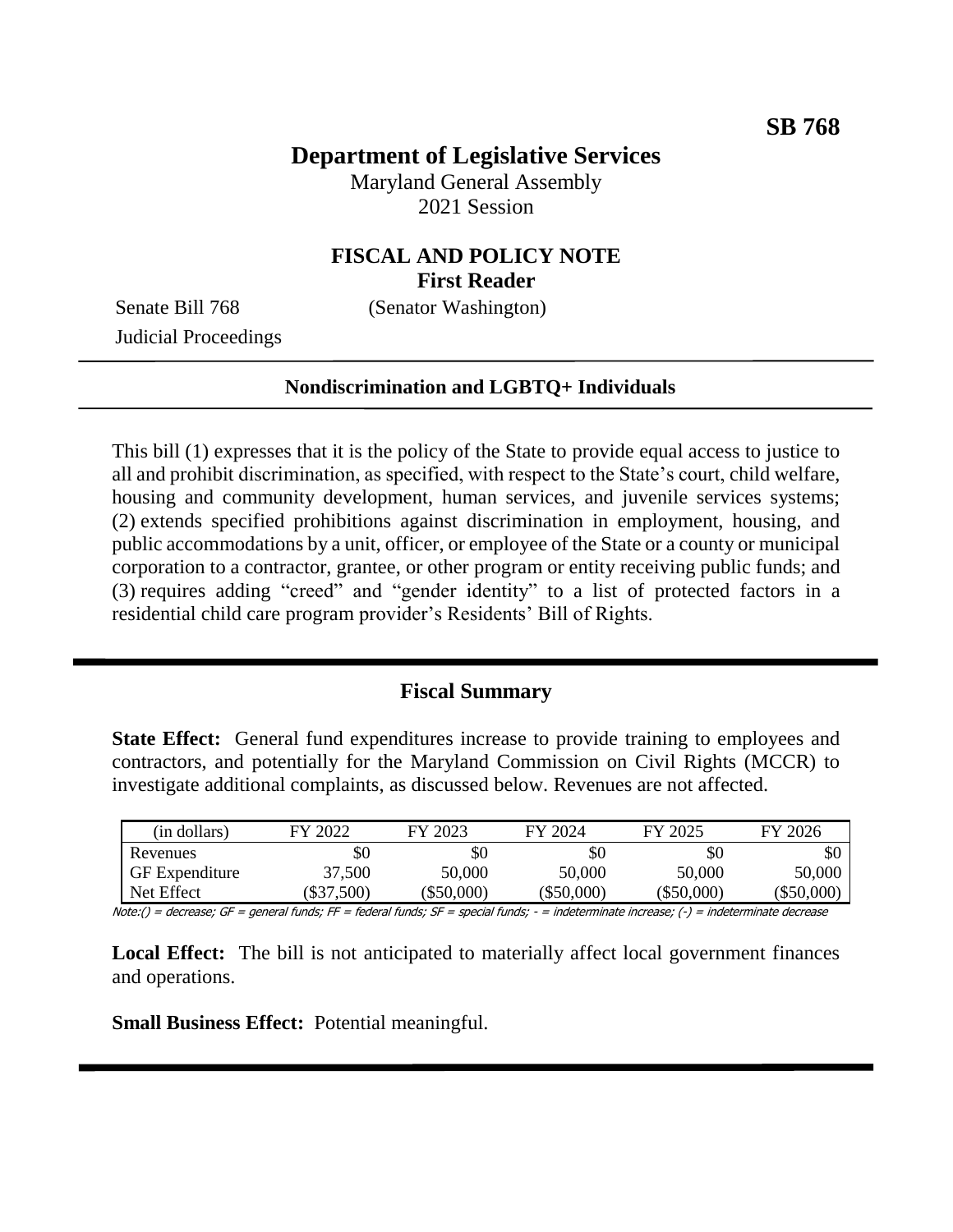# **Analysis**

### **Bill Summary/Current Law:**

#### *Legislative Policy and Extension of Prohibitions Against Discrimination*

The bill expresses that it is the policy of the State – with respect to the State's court, child welfare, housing and community development, human services, and juvenile services systems – to (1) provide equal access to justice to all, regardless of race, color, creed, religion, sex, age, national origin, marital status, sexual orientation, gender identity, or disability; (2) improve safety, well-being, and stability for lesbian, gay, bisexual, transgender, queer, questioning, and gender nonconforming (LGBTQ+) youth served by or eligible to be served by the systems; (3) ensure that families, kin, and prospective and current foster and adoptive parents are protected from discrimination on the basis of nonmerit factors while benefitting from or participating in the systems' services; (4) prohibit discrimination on the basis of nonmerit factors, including race, color, creed, religion, sex, age, national origin, marital status, sexual orientation, gender identity, or disability in the administration of services; and (5) provide appropriate training to employees and contractors of the systems regarding LGBTQ+ individuals.

Under current law, the State generally prohibits discrimination in employment, housing, and public accommodations on the basis of various factors, *including* race, sex, color, national origin, marital status, sexual orientation, gender identity, or disability. The factors that are explicitly protected with respect to each topic area vary slightly, depending on the issue. Pursuant to § 20-901 of the State Government Article, a unit, officer, or employee of the State, a county, or a municipal corporation may not engage in specified discriminatory acts regarding employment, housing, and public accommodations. The bill extends this prohibition to a contractor, grantee, or other program or entity receiving public funds.

## *Residential Child Care Providers: Residents' Bill of Rights*

Under current law, a residential child care provider (also referred to as a group home) must conspicuously post a Residents' Bill of Rights in the provider's facility. The bill of rights must express, among other rights, a resident's right to be treated fairly and receive appropriate educational and guidance services in an environment that is free of abuse. The bill of rights must also state that a resident has a right not to be discriminated against on the basis of race, color, religion, national origin, sex, age, marital status, personal appearance, sexual orientation, familial status, family responsibilities, matriculation, political affiliation, disability, source of income, or place of residence or business.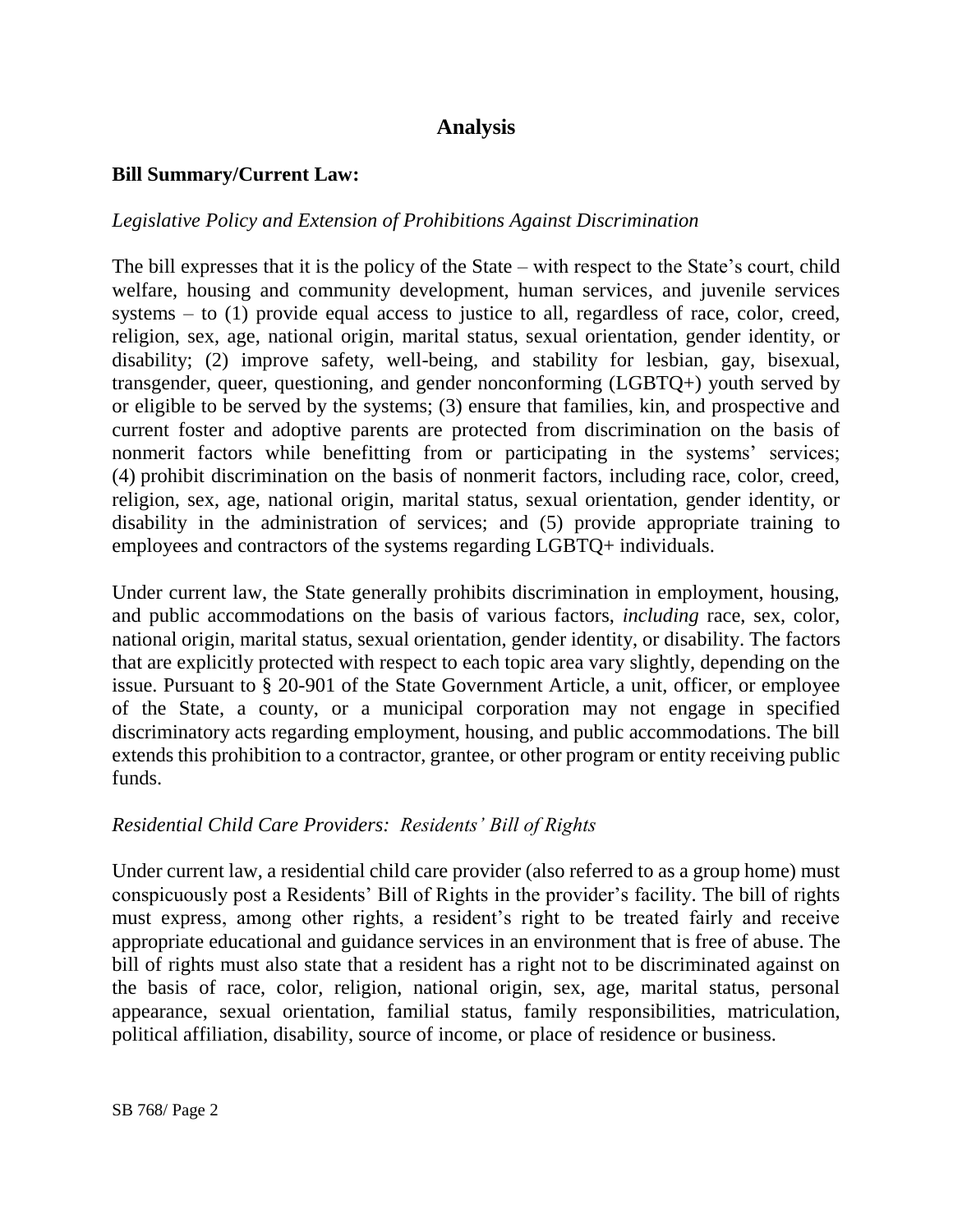The bill requires that, in addition to the factors above, the bill of rights must also state that a resident may not be discriminated against on the basis of creed or gender identity.

### **State/Local Fiscal Effect:**

#### *Complaints and Civil Actions*

MCCR notes that numerous provisions of the bill may already be covered under existing protections in State law relating to prohibited discriminatory acts. However, to the extent that the bill results in an increase in the number of complaints that MCCR receives and investigates, additional general funds may be required to ensure that MCCR is able to meet current production standards and contractual obligations to the federal government, with whom MCCR has work-sharing agreements to investigate employment and housing discrimination complaints where the State and federal laws converge. *For illustrative purposes only*, if caseloads were to increase substantially, requiring additional investigative staff, the salary and benefits for one investigator is approximately \$80,000 annually.

Any potential increase in complaints to MCCR may subsequently lead to an increase in administrative appeals and civil actions filed in the circuit courts. Nonetheless, any increase in caseloads is not anticipated to materially affect the finances or operations of the Judiciary or the circuit courts.

#### *Training Programs*

General fund expenditures increase to provide appropriate training to employees and contractors regarding LGBTQ+ individuals. For example, the Department of Housing and Community Development estimates that providing appropriate training under the bill to employees and contractors costs approximately \$50,000 annually. Information from other affected State entities varies. The Judiciary advises only of a likely fiscal impact to provide the training; however the Department of Juvenile Services does not anticipate a fiscal impact associated with the bill. The Department of Human Services did not respond to a request to provide an estimate regarding the fiscal impact of the bill. However, the Department of Legislative Services notes that because the bill does not mandate specific training requirements (*e.g.*, a minimum number of hours or distinguish between one-time/periodic training), it is likely that any unknown expenditures associated with the bill's training requirements are not significant.

## *Department of General Services*

The Department of General Services (DGS) advises that it needs to include language in procurement solicitations to ensure that companies are aware of the State's requirements relating to nondiscrimination of LGBTQ+ individuals. Furthermore, when vetting a

SB 768/ Page 3